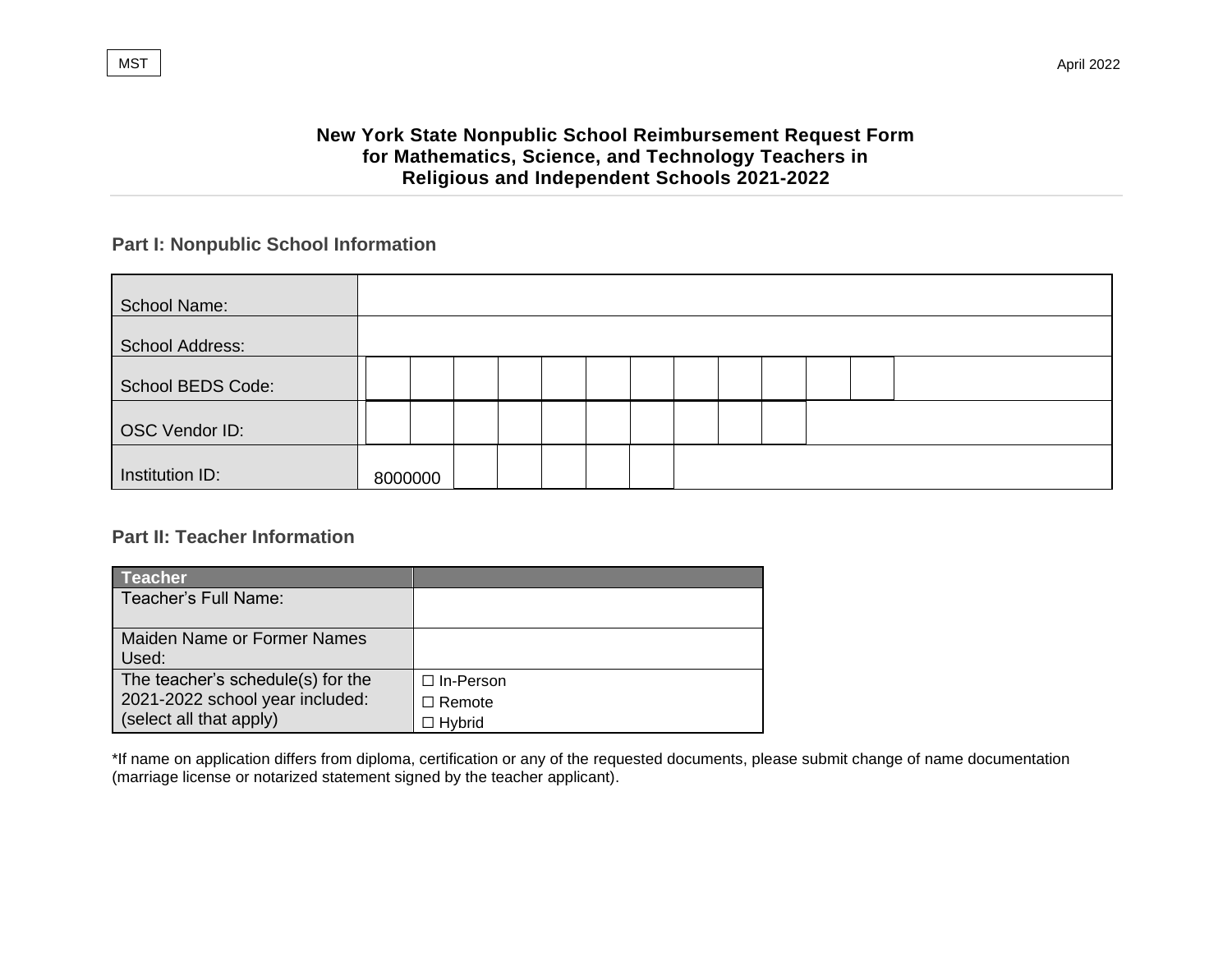**Teacher Name:**

Provide the schedules that were used consistently throughout the year and if submitting multiple schedules, please label remote, in person or hybrid instruction.

|                      |                                             | <b>Teacher's Schedule</b>                      |                                                                                                           |    |        |
|----------------------|---------------------------------------------|------------------------------------------------|-----------------------------------------------------------------------------------------------------------|----|--------|
| Subject(s)<br>taught | Grade levels taught<br>in each subject area | List specific course(s) taught in subject area | How many instructional* periods or<br>hours per week does the teacher<br>instruct in each subject taught? |    |        |
| $\Box$ Mathematics   |                                             |                                                | # of                                                                                                      |    | # of   |
|                      |                                             |                                                | periods:                                                                                                  | OR | hours: |
|                      |                                             |                                                | # of                                                                                                      |    | # of   |
| $\Box$ Science       |                                             |                                                | periods:                                                                                                  | OR | hours: |
|                      |                                             |                                                | # of                                                                                                      |    | # of   |
| $\Box$ Technology    |                                             |                                                | periods:                                                                                                  | OR | hours: |

\*Note: For this purpose, instructional time is defined as time that a teacher is teaching a curriculum to students. Supervisory duties (e.g., study hall monitoring) and scheduled planning periods are not considered instructional time. **A teacher who provides non-secular instruction in any capacity is not eligible for reimbursement.**

### SELECT **ONE** OF THE FOLLOWING THREE ELIGIBILITY CHOICES FOR THIS TEACHER AND SUBMIT THE REQUIRED DOCUMENTARY EVIDENCE. (Please refer to the Program Guidance Document for additional details regarding documentary evidence.)

#### ☐ 1. **Certified to teach in NYS pursuant to Section 3004 of Education Law**

□ Copy of the school's 2021-2022 master schedule, include all that apply and clearly label in-person, remote or hybrid instruction

□ Religious and independent school course descriptions for courses listed above, with evidence that curricula are quided by the New York State learning standards

 $\Box$  Copy of teacher's valid and current NYS Teacher Certificate(s)

□ Copy of the teacher's schedule for the 2021-2022 school year, include all that apply and clearly label in-person, remote or hybrid instruction

 $\Box$  Signed employment agreement including yearly salary or other evidence of employment by the religious or independent school, signed by both teacher and school administrator

## ☐ 2. **Holds a Master's degree or Ph.D. in Mathematics, Science, Technology, or Education**

☐ Copy of the school's 2021-2022 master schedule, include all that apply and clearly label in-person, remote or hybrid instruction

□ Religious and independent school course descriptions for courses listed above, with evidence that curricula are quided by the New York State learning standards

☐ Official documentation from a college or university stating a Master's degree or Ph.D. has been earned in an eligible program

 $\Box$  Copy of the teacher's schedule for the 2021-2022 school year, include all that apply and clearly label in-person, remote or hybrid instruction

 $\Box$  Signed employment agreement including yearly salary or other evidence of employment by the religious or independent school, signed by both teacher and school administrator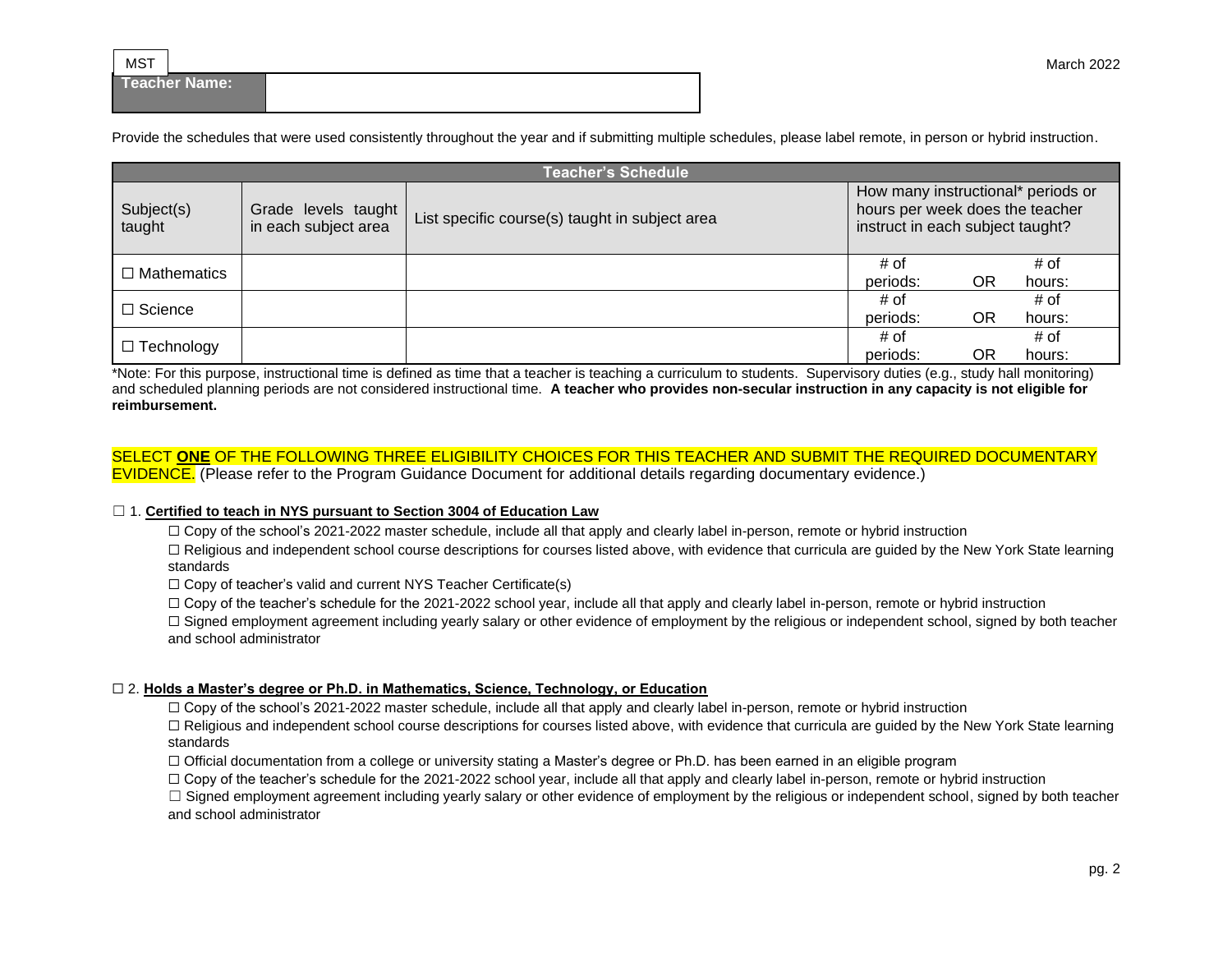**Teacher Name:**

**MST** 

## ☐ 3. **Holds a Bachelor's degree in Mathematics, Science, Technology, or Education and is currently enrolled in a Master's or Ph.D. program in**

**Mathematics, Science, Technology, or Education** (within 5 years from the later of April 10, 2017 or the employment start date with the school)

□ Copy of the school's 2021-2022 master schedule, include all that apply and clearly label in-person, remote or hybrid instructions

□ Religious and independent school course descriptions for courses listed above, with evidence that curricula are guided by the New York State learning standards

☐ Official documentation from a college or university stating a Bachelor's degree has been earned in an eligible program

□ Official documentation from a college or university stating the teacher is currently enrolled (in the 2021-2022 school year) in an eligible Master's or Ph.D. program

□ Copy of the teacher's schedule for the 2021-2022 school year, include all that apply and clearly label in-person, remote or hybrid instruction

□ Signed employment agreement including yearly salary or other evidence of employment by the religious or independent school, signed by both teacher and school administrator